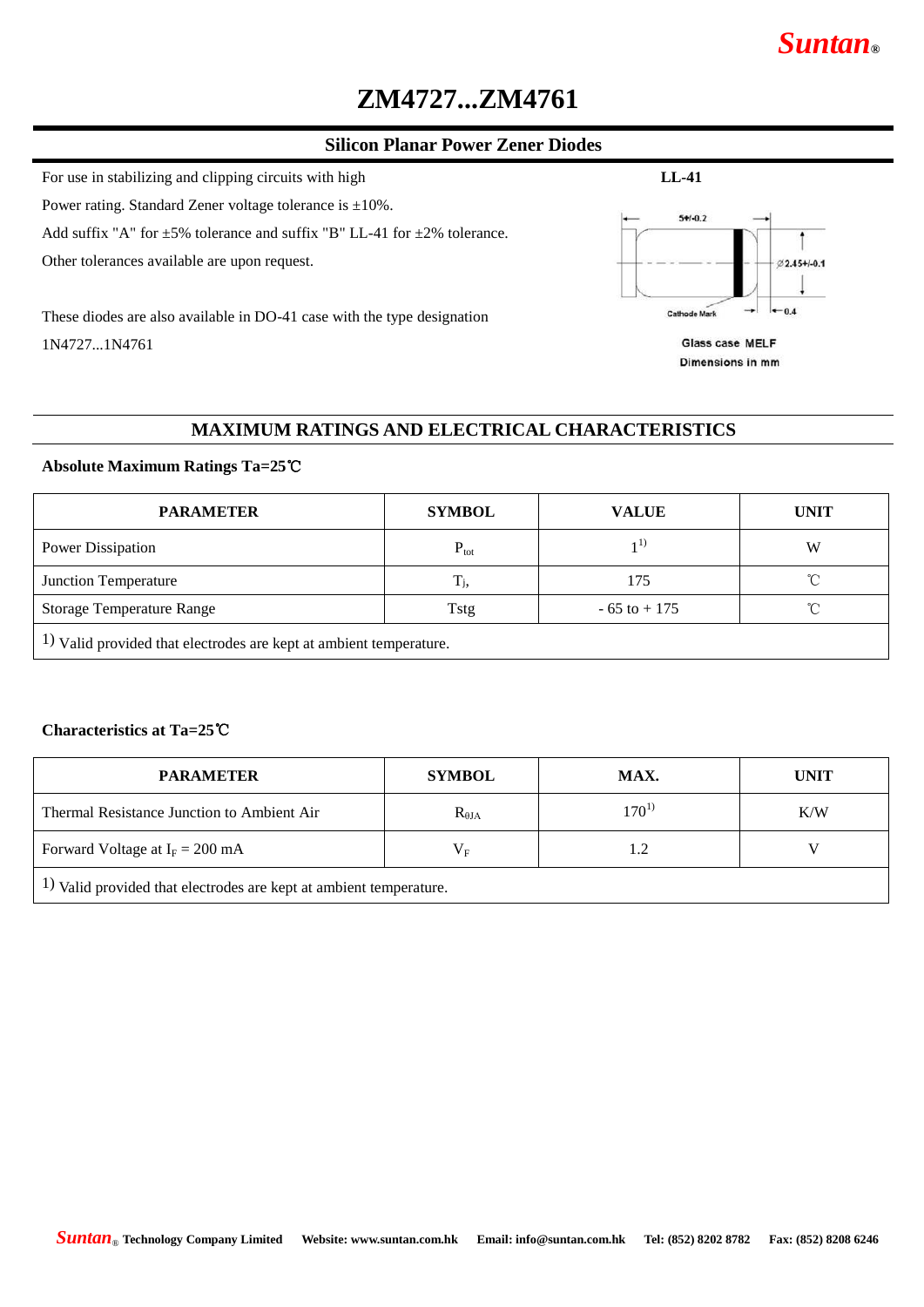## **Silicon Planar Power Zener Diodes ZM4727...ZM4761**

#### **Characteristics at Ta=25**℃

| ZM4727 | Zener Voltage <sup>3)</sup> |                             | Dynamic Resistance <sup>1)</sup> |                 | Reverse Current |                | Maximum<br>Surge<br>Current $4$ ) | Maximum<br>Regulator         |               |
|--------|-----------------------------|-----------------------------|----------------------------------|-----------------|-----------------|----------------|-----------------------------------|------------------------------|---------------|
| ZM4761 | Vznom                       | at $\mathbf{I}_{\text{ZT}}$ | $Z_{ZT}$                         | $Z_{ZK}$        | at $I_{ZK}$     | $I_R$          | at V <sub>R</sub>                 | at $T_a =$<br>$25^{\circ}$ C | Current $2)$  |
|        | (V)                         | (mA)                        | Max. $(\Omega)$                  | Max. $(\Omega)$ | (mA)            | Max. $(\mu A)$ | (V)                               | $I_{ZSM}$ (mA)               | $I_{ZM}$ (mA) |
| ZM4727 | 3                           | 83                          | 10                               | 400             | $\mathbf{1}$    | 150            | $\mathbf{1}$                      | 1375                         | 275           |
| ZM4728 | 3.3                         | 76                          | 10                               | 400             | $\mathbf{1}$    | 150            | $\mathbf{1}$                      | 1375                         | 275           |
| ZM4729 | 3.6                         | 69                          | 10                               | 400             | $\mathbf{1}$    | 100            | $\mathbf{1}$                      | 1260                         | 252           |
| ZM4730 | 3.9                         | 64                          | 9                                | 400             | $\mathbf{1}$    | 100            | $\mathbf{1}$                      | 1190                         | 234           |
| ZM4731 | 4.3                         | 58                          | 9                                | 400             | $\mathbf{1}$    | 50             | $\mathbf{1}$                      | 1070                         | 217           |
| ZM4732 | 4.7                         | 53                          | $\,8\,$                          | 500             | $\mathbf{1}$    | 10             | $\mathbf{1}$                      | 970                          | 193           |
| ZM4733 | 5.1                         | 49                          | $\boldsymbol{7}$                 | 550             | $\mathbf{1}$    | 10             | $\mathbf{1}$                      | 890                          | 178           |
| ZM4734 | 5.6                         | 45                          | 5                                | 600             | $\mathbf{1}$    | 10             | $\sqrt{2}$                        | 810                          | 162           |
| ZM4735 | 6.2                         | 41                          | $\mathbf{2}$                     | 700             | $\mathbf{1}$    | 10             | $\ensuremath{\mathfrak{Z}}$       | 730                          | 146           |
| ZM4736 | 6.8                         | 37                          | 3.5                              | 700             | $\mathbf{1}$    | 10             | $\overline{4}$                    | 660                          | 133           |
| ZM4737 | 7.5                         | 34                          | 4                                | 700             | 0.5             | 10             | 5                                 | 605                          | 121           |
| ZM4738 | 8.2                         | 31                          | 4.5                              | 700             | 0.5             | 10             | 6                                 | 550                          | 110           |
| ZM4739 | 9.1                         | 28                          | 5                                | 700             | 0.5             | 10             | $\tau$                            | 500                          | 100           |
| ZM4740 | 10                          | $25\,$                      | $\tau$                           | 700             | 0.25            | 10             | 7.6                               | 454                          | 91            |
| ZM4741 | 11                          | 23                          | $\,8\,$                          | 700             | 0.25            | 5              | 8.4                               | 414                          | 83            |
| ZM4742 | 12                          | 21                          | 9                                | 700             | 0.25            | 5              | 9.1                               | 380                          | 76            |
| ZM4743 | 13                          | 19                          | 10                               | 700             | 0.25            | 5              | 9.9                               | 344                          | 69            |
| ZM4744 | 15                          | 17                          | 14                               | 700             | 0.25            | 5              | 11.4                              | 304                          | 61            |
| ZM4745 | 16                          | 15.5                        | 16                               | 700             | 0.25            | 5              | 12.2                              | 285                          | 57            |
| ZM4746 | 18                          | 14                          | $20\,$                           | 750             | 0.25            | 5              | 13.7                              | 250                          | 50            |
| ZM4747 | 20                          | 12.5                        | 22                               | 750             | 0.25            | 5              | 15.2                              | 225                          | 45            |
| ZM4748 | 22                          | 11.5                        | 23                               | 750             | 0.25            | 5              | 16.7                              | 205                          | 41            |
| ZM4749 | 24                          | 10.5                        | 25                               | 750             | 0.25            | 5              | 18.2                              | 190                          | 38            |
| ZM4750 | 27                          | 9.5                         | 35                               | 750             | 0.25            | 5              | 20.6                              | 170                          | 34            |
| ZM4751 | 30                          | 8.5                         | 40                               | 1000            | 0.25            | 5              | 22.8                              | 150                          | 30            |
| ZM4752 | 33                          | 7.5                         | 45                               | 1000            | 0.25            | 5              | 25.1                              | 135                          | 27            |
| ZM4753 | 36                          | $\boldsymbol{7}$            | 50                               | $1000\,$        | 0.25            | 5              | 27.4                              | $125\,$                      | 25            |
| ZM4754 | 39                          | 6.5                         | 60                               | 1000            | 0.25            | 5              | 29.7                              | 115                          | 23            |
| ZM4755 | 43                          | 6                           | 70                               | 1500            | 0.25            | 5              | 32.7                              | 110                          | 22            |
| ZM4756 | 47                          | 5.5                         | 80                               | 1500            | 0.25            | 5              | 35.8                              | 95                           | 19            |
| ZM4757 | 51                          | 5                           | 95                               | 1500            | 0.25            | 5              | 38.8                              | 90                           | 18            |
| ZM4758 | 56                          | 4.5                         | 110                              | 2000            | 0.25            | 5              | 42.6                              | 80                           | 16            |
| ZM4759 | 62                          | $\overline{4}$              | 125                              | 2000            | 0.25            | 5              | 47.1                              | 70                           | 14            |
| ZM4760 | 68                          | 3.7                         | 150                              | 2000            | 0.25            | 5              | 51.7                              | 65                           | 13            |
| ZM4761 | 75                          | 3.3                         | 175                              | 2000            | 0.25            | 5              | 56                                | 60                           | 12            |

1) The dynamic resistance is derived from the 60 Hz AC voltage which results when an AC current having an RMS value equal to 10% of the Zener Current ( $I_{ZT}$  or  $I_{ZK}$ ) is superimposed on  $I_{ZT}$  or  $I_{ZK}$ . Dynamic resistance is measured at two points to insure a sharp knee on the breakdown curve and to eliminate unstable units.

2) Valid provided that electrodes are kept at ambient temperature.

3) Tested with pulses tp =  $20$  ms.

4) The rating listed in the electrical characteristics table is maximum peak, non-repetitive, reverse surge current of 1/2 square wave or equivalent sine wave pulse of  $1/120$  second duration superimposed on the test current  $I_{ZT}$ .